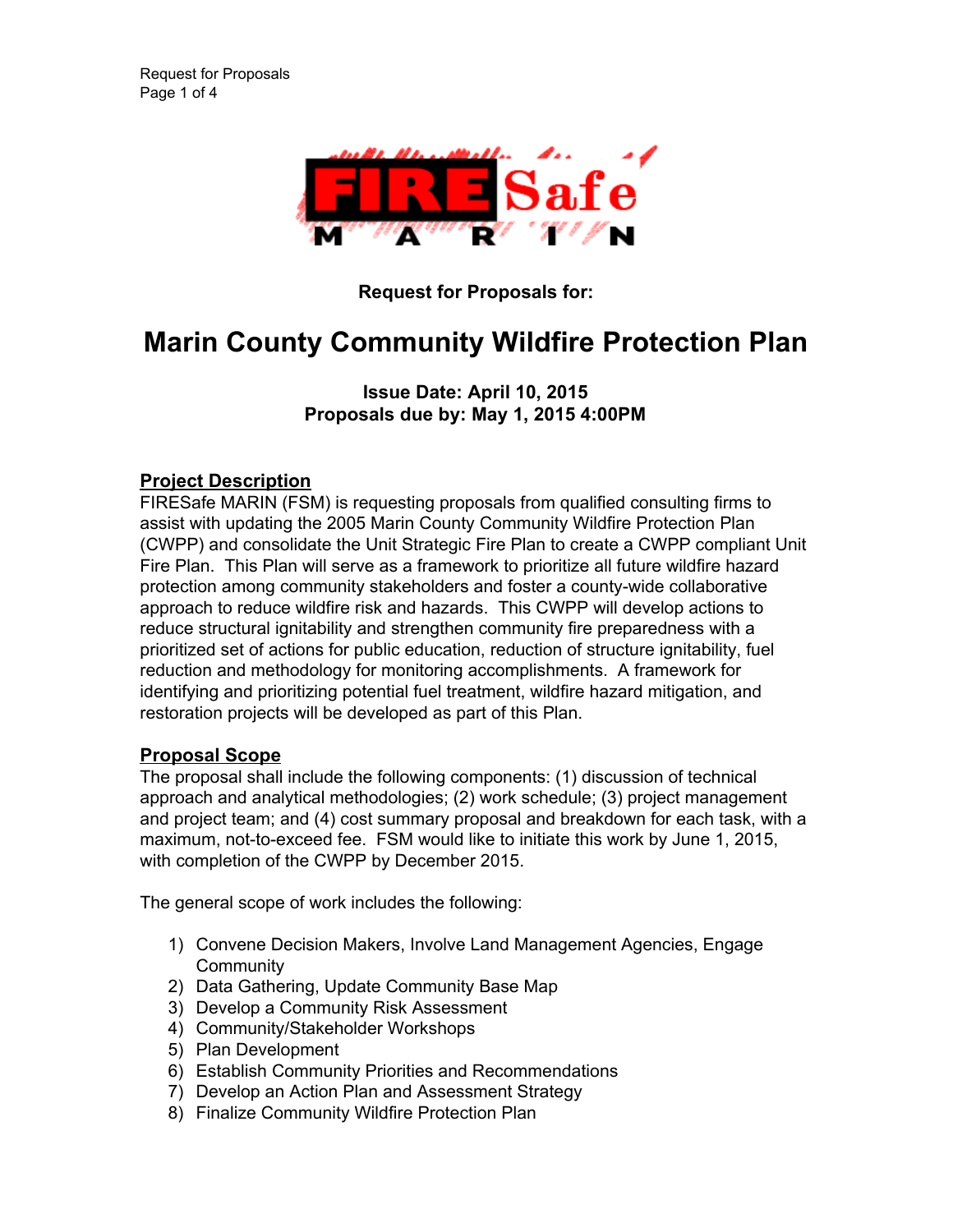At a minimum, the expected deliverables include:

- 1) Process plan and detailed budget
- 2) A skilled meeting facilitator will design a meeting format, plan and conduct meetings, and collect and report feedback from, at a minimum:
	- a. 3 community workshops
	- b. 4 Stakeholder plan introduction or review meetings
- 3) Identification of significant wildfire threats to landscape, urban development, industry and infrastructure in Marin County, CA
- 4) Final updated plan that identifies and prioritizes areas of greatest risk, hazard, and values and establishes a framework to allow land managers and communities to collaborate on the specific scope of potential fuel reduction and wildfire hazard mitigation projects
- 5) Consolidated and update existing GIS and fuels data
	- a. Identification of Wildland Urban Interface
	- b. Identification of potential project boundaries with framework to add future projects
	- c. Incorporation of existing layers including but not limited to historical fires, existing fuel breaks, infrastructure, fire roads, streets, sensitive habitat, vegetation.
	- d. Develop LCP format fuel datasets for use by FSM in planning fuels treatment projects.
		- i. Contractor will work with FSM, Marin County Fire Department, and Marin County land management agencies to identify current vegetation fuel conditions.
		- ii. Create fuel model at sufficient resolution to represent current vegetation and changes related to proposed projects.
		- iii. Develop a process for changing fuel models to reflect the influence of fuels treatments on fuel quantity and subsequent fire behavior and fire effects potentials.
		- iv. Develop a process for assigning fuel models to residential structures based on fire agency home inspections and defensible space criteria.
- 6) Reviewable draft to be submitted no later than October 15, 2015.
- 7) Final report in a professional, pressready format (INDD or Press Ready PDF)

It is expected that the qualified consulting firm will be able to bring with them the breadth and depth of knowledge from previous experience developing CWPPs or other similar wildfire hazard mitigation documents.

## **Proposal Submittal**

Applicants shall provide four hard copies and one electronic copy of the proposal, which shall include a management summary, information on the project, and descriptions of recent relevant work perform by the team or team leader on similar tasks or projects as described below:

- 1. Management Summary
	- a. Understanding of the project.
	- b. Management approach and scope of work.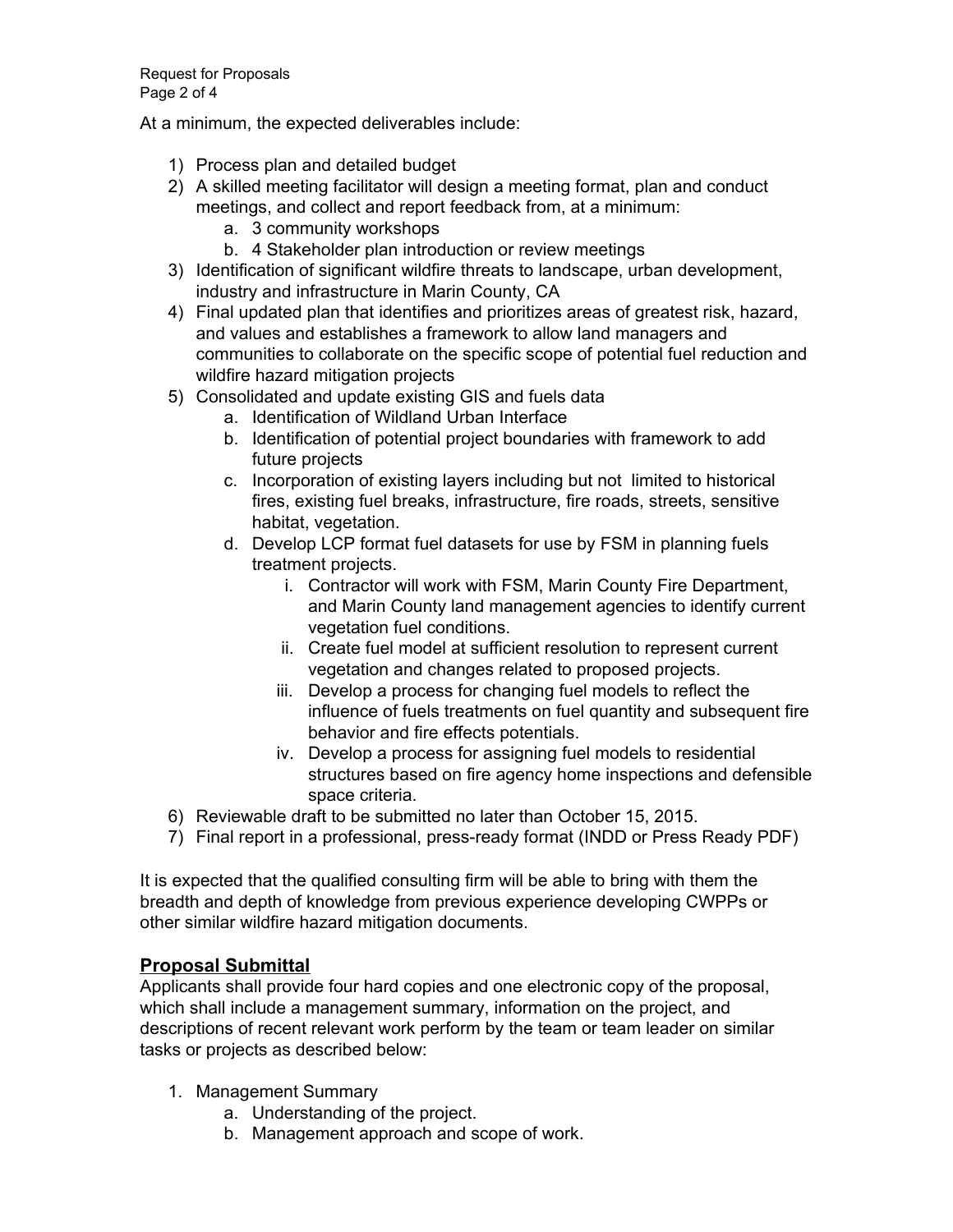- c. Any proposed schedule and/or milestones.
- d. Project fee estimate for each phase (permitting, installation, monthly operating, and reports) in the scope of work.
- e. Provide a rate schedule for services.
- 2. Project Team
	- a. List of the proposed team members or sub consultants, include firms' names, specialty, address, phone number, email, and website addresses. The role(s) and scope of work of each team member shall be clearly described.
	- b. Resumes for the proposed project manager and additional key staff (no more than 1 page for each).
- 3. Project Experience
	- a. Sample projects with similar scope and data sets.
	- b. Client references for applicable services.
	- c. List of recent client counties or regulatory agencies.
- 4. Contract
	- a. Be prepared to enter a Professional Services Agreement with FSM

The selected consultant will hold a contract directly with FIRESafe MARIN and may subcontract out work to any other professionals needed to complete the effort. FSM reserves the right to enter into separate contracts with consultants supplying specialized services, use qualified staff to provide services, or direct the integration of qualified staff into the project team. FSM also reserves the right to throw out any or all proposals and process a new RFP if it so chooses. The consultant may be required to work with and coordinate efforts with other consultants under separate contracts.

#### **Evaluation Criteria**

As the following evaluation criteria will be used to select a consultant, proposals should clearly address the following:

- Prior experience with GIS, fuels data, interagency coordination, public outreach.
- Demonstrate understanding of the project and firm's capability and resources to accomplish the work quickly once the selection and contract process is complete.
- Acceptable rate schedule.
- Acceptance of contract terms and insurance limits.

FSM will review and consider the submissions from qualified respondents to this request and rank them based on the information provided satisfying the scope of work and evaluation criteria. Following this initial submittal, FSM representatives may conduct telephone or personal interviews with the top two candidates. Following these interviews FSM intends to select one firm to negotiate a professional service agreement.